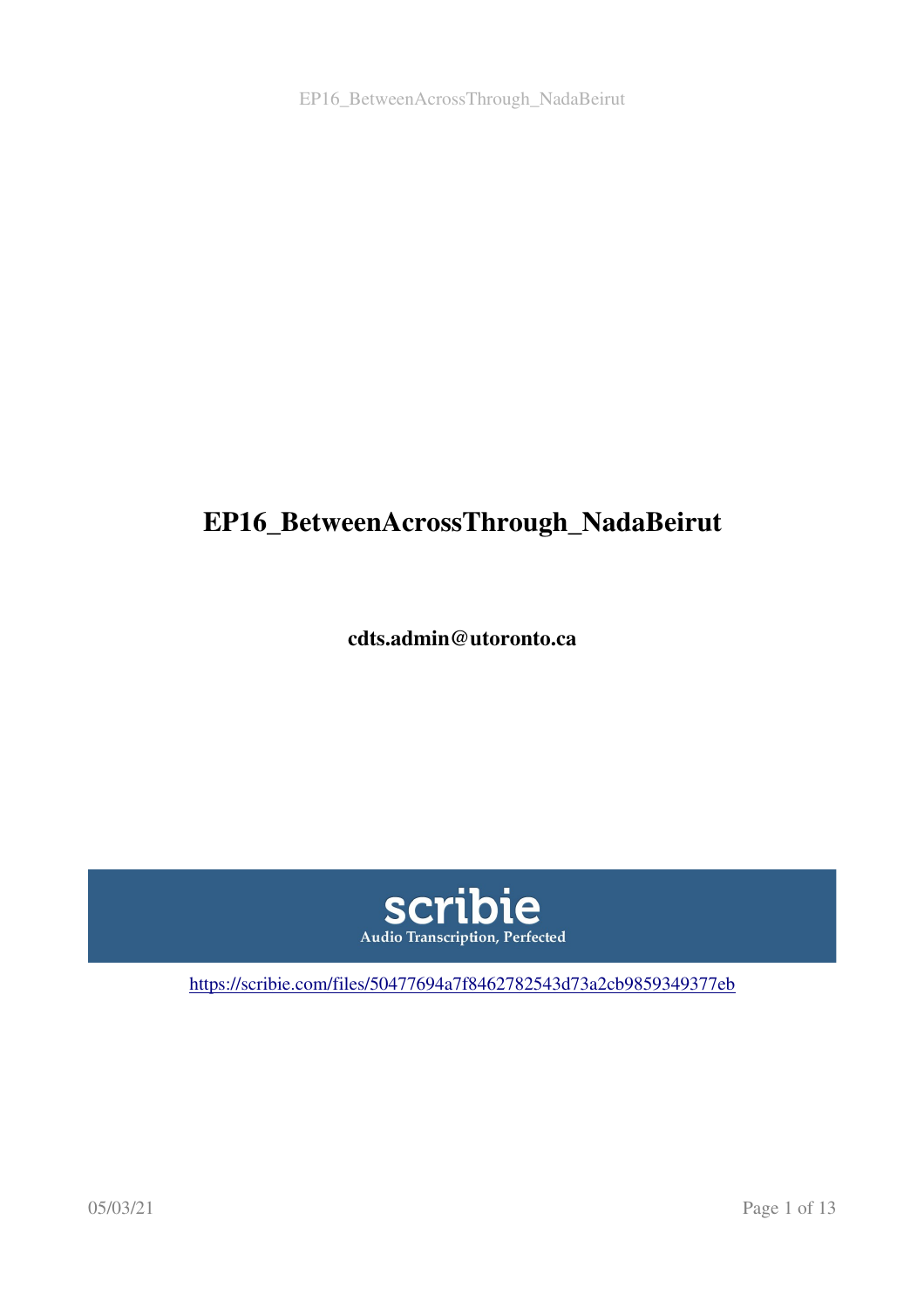### 0:00:02.6 Iana Romero: This is Between, Across, and Through.

#### [music]

0:00:21.2 IR: War is devastating, it ravages people and places. It consumes land and demolishes cities, leaving them abandoned, shattered and ruined. Instead of grand avenues and architectural wonders, we see crumbling craters and bodegas butchered by bullets. We see an emptiness, as communities are left dead, dispersed or disrupted. But war is not forever and people are resilient. And after a war is over, what is left behind is a place full of promise, valuable real estate up for grabs to those with the best claim. Today, Professor Kevin Lewis O'Neill, Director of the Centre for Diaspora and Transnational Studies has a conversation with Professor Nada Moumtaz from the University of Toronto. We will discuss the reconstruction project in Beirut's city center, how the civil war in Lebanon affected the makeup of the city. How politics, corruption and the interest of the powerful determined how the land was reclaimed and how the city was rebuilt. Please join us as we travel between, across and through.

[music]

0:01:47.9 Kevin Lewis O'Neill: Hello, I'm Professor Kevin Lewis O'Neill and I'm joined by Professor Nada Moumtaz. Thank you for joining us.

0:01:53.3 Nada Moumtaz: Thank you for having me.

0:01:54.3 KO: Nada, your paper focuses on the reconstruction of Beirut city center. But before we get into that, can you give us just a brief background on the Lebanese conflict and the impact it's had on Beirut city center?

0:02:06.5 NM: Yeah. The Lebanese conflict is often referred to as the Lebanese civil war, but it is a conflict that had much more regional as well as global dimensions including the Cold War. And in terms of the regional dimensions, it was very much about the Palestinian cause and the war with Israel. And in terms of Lebanon, there was a lot of class issues that were happening, it started in 1975, but it was a conflict as... Old conflicts that last for so long. It also degenerated into fights between Christians and Christians, Christians and Muslims, so it was not necessarily along just conventional minds, even though Beirut itself become split along a green line between Christian east, predominantly, and a predominantly Christian west. And it was the scene of battles that were very famous, like the hotels battle as well as very horrendous massacres, particularly of Palestinians in Palestinian refugee camps.

0:03:12.1 NM: And the city center itself was the kind of end of the green line that separated the city, and the war itself affected, as you can imagine, the city center, and there's a kind of lore [chuckle] of how... Whether certain parts were preserved, like the banks because all of the bankers were paying the militiamen not to target the banks. And then other parts of the city center were much more hardly hit. And some people say that there were money that poured into the warring factions to cause as much destruction in what we would call a process of creative destruction which gives the promise of big reconstruction projects for developers, etcetera, etcetera.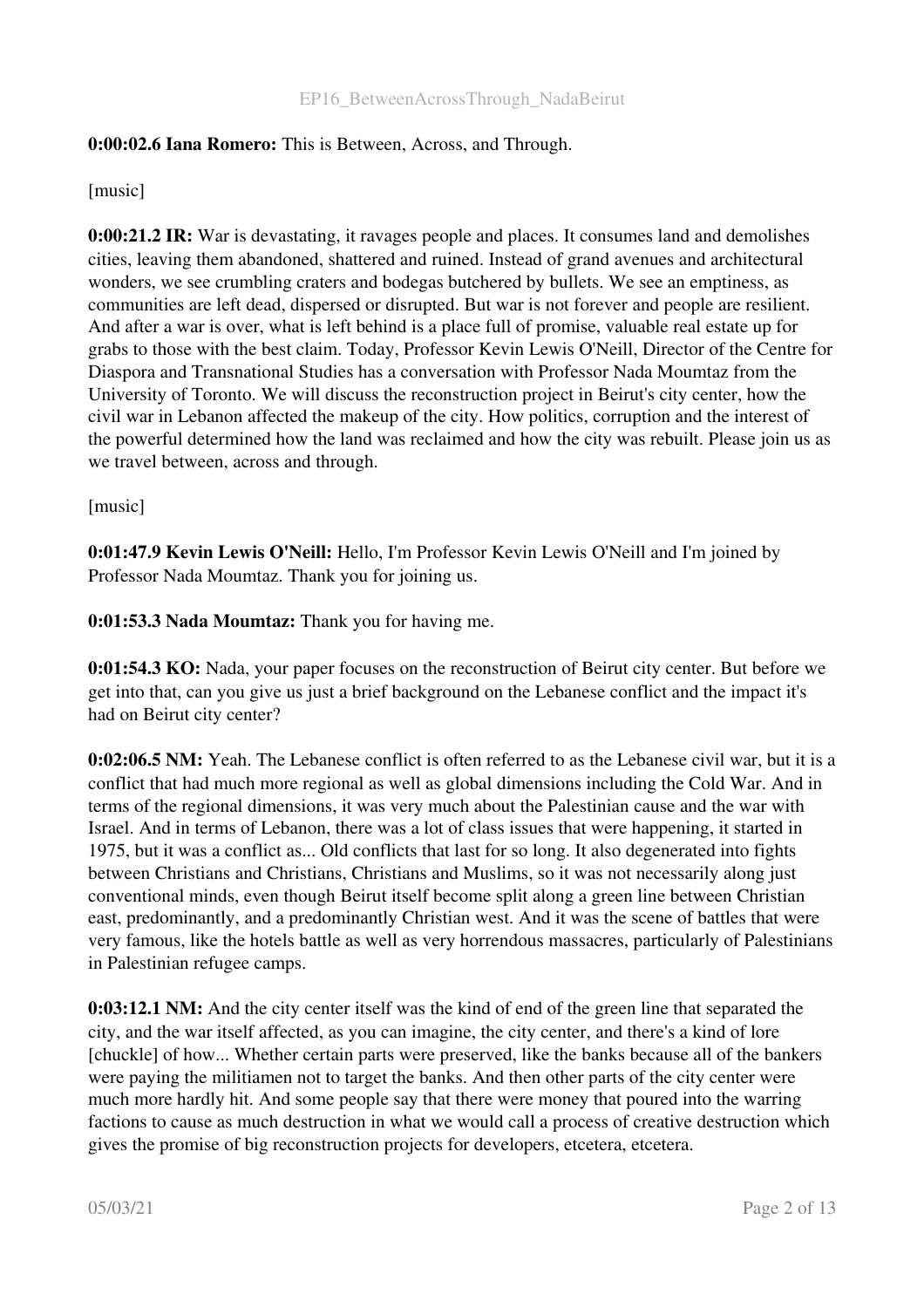0:04:00.8 KO: And so what happened to the people that lived or worked in the city center? Where did they go?

0:04:06.4 NM: Yeah, there's a huge Lebanese diaspora, so some people left completely Lebanon. Other people moved within the city itself. But it's also important to note that the city center was also very much a commercial hub. It had, of course, residential neighborhoods. So people who were there moved to... If they're Christian they went to Christian areas and Muslim to Muslim areas. And so people kind of scattered throughout the city, outside the city center basically.

0:04:34.9 KO: Okay. And so after the conflict was done, who had claim over what was left to the city center?

0:04:41.5 NM: The city center had a lot of property owners. It had souks, the way you imagine "Islamic cities" have these souks. So there's some of these souks that existed, which have very, very tiny shops. [chuckle] It's not like that shops that we have today. And so there was a plethora of property rights owners in the city center as well as tenants. And because the Lebanese tenancy law at the time preserved the rights of tenants and their descendants, so there were also people who had claim on the city center.

0:05:18.4 KO: Was it possible to reclaim their property after people had left?

0:05:20.8 NM: Yeah. It was... Yeah, people could just go back. Of course it was very much in shambles, it was like there was trees in the middle of streets, it's not that... It wasn't something that you could really... You could drive and just work on renovating because the infrastructure itself was in really bad shape. So that was really the main issue. There was need for infrastructural work. And then there was also the issue of these very fragmented property rights, with also some property right holders who were difficult to reach and heirs who were just so many. People say there was like 250,000 property rights holders in the city.

0:06:01.7 KO: Just for the city center of Beirut.

0:06:04.0 NM: For the city center, yeah.

0:06:05.8 KO: And at this moment, the city center needs to be rebuilt. Needs to...

0:06:11.8 NM: Yeah. That's also a big question because people again, say that after the war, say 37% of the buildings couldn't be repaired basically, and then after the company in charge of reconstruction took over and there was a phase when there was destruction happening under the cover of preparing for reconstruction, and 80% of the buildings came to be irreparable, so there was more destruction after than during the war, basically.

0:06:45.4 KO: So there was a company who was spearheading the reconstruction?

0:06:49.3 NM: Well, the company itself is called Solidere, and of course, it's owned networks, so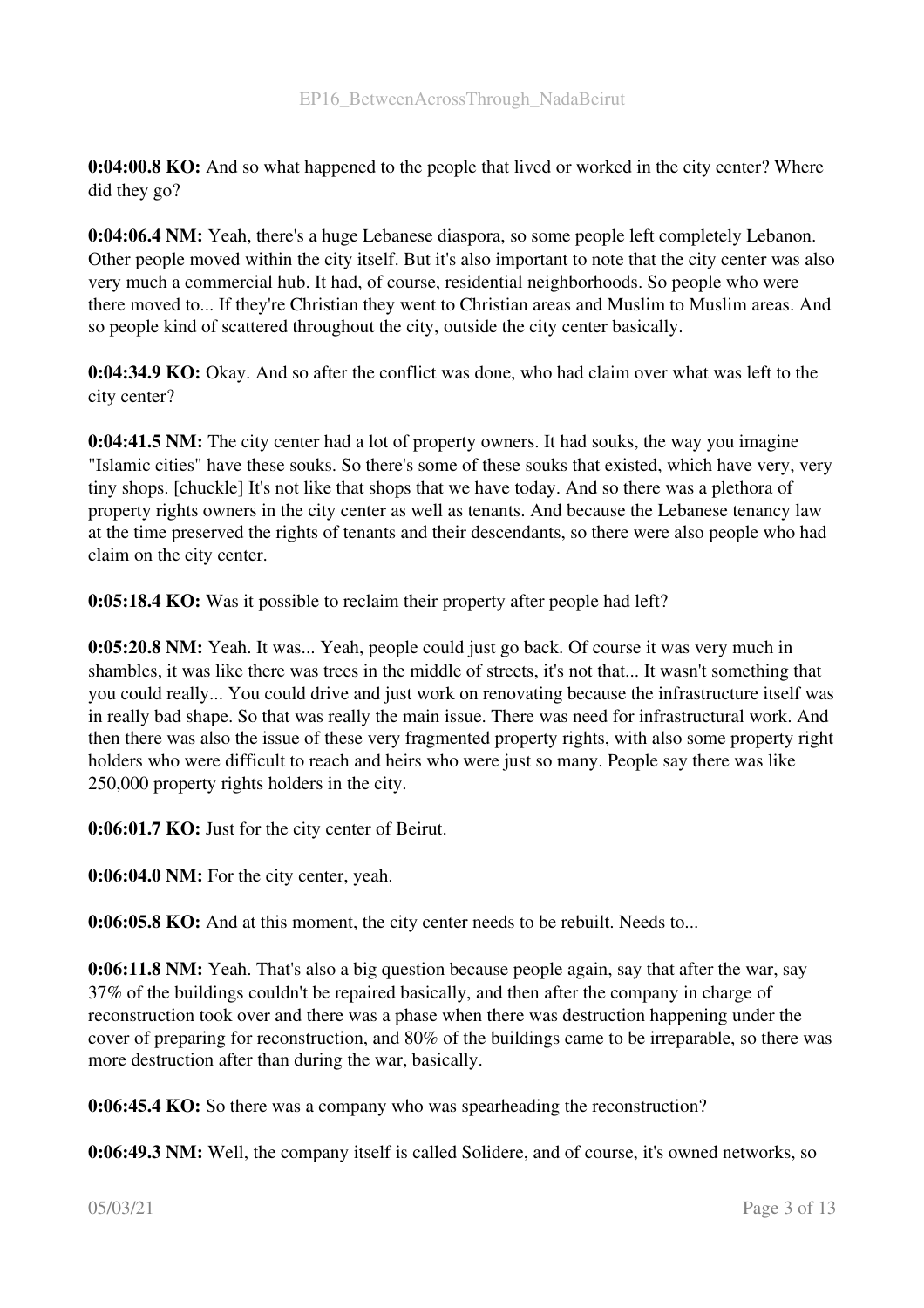these are people who are close to the main architect of the reconstruction, which is the late Prime Minister Rafic Hariri, so it's kind of all of it is engineered by him.

0:07:04.4 KO: Why was the appointment of Solidere so controversial for the appropriation of land and property?

0:07:09.0 NM: Okay, so regarding the property holders, because they were so many... There's this argument that was put forward that it's gonna be very hard to get everybody to agree on reconstruction, there are people who are not here, etcetera, etcetera, so they're like, "Okay, the best thing perhaps to do is to have one company that expropriates everybody and buys their land," so that's enormous as you can imagine.

0:07:34.4 KO: So of the 250,000 people with land claims in the city center, this one company Solidere is supposed to evaluate and compensate each of these claims.

0:07:48.4 NM: Right. In fact, all of these expropriations happened before the company called Solidere came to existence in 1994, so this all happened through parliamentary decisions, and before the company was incorporated, so there was a law in 1991 that was passed to allow for the creation of such a real estate holding company. And so, of course, the biggest problem was not only that they expropriated people and assessed them at the prices that were [chuckle] right after the war, which were very low, real estate property values were much lower than what the promise of the future reconstruction would bring. So if you held on to your property, you would imagine that you would be able to kind of sell it at much higher price eventually.

0:08:33.0 KO: The company appraised the value of the property following the war, but not possibly before war as you're saying, it's a sort of future appraisal.

0:08:44.6 NM: Yeah. Because they're expropriating them at the current prices of course, and then the even more controversial aspect of it was that they didn't expropriate them against cash, they expropriated them against company shares, so you became part of the shareholders of the company as somebody who was a property owner.

0:09:02.6 KO: Wow, so I don't even receive, if I'm a shareholder or... No, I'm not. No, hold on. [chuckle] So if I'm a property... If I have a claim to property, then I become a shareholder... And in theory, I could sell my share for money...

0:09:16.9 NM: You could, yes. And...

0:09:17.0 KO: But I'm not given cash.

0:09:19.6 NM: You're not. And so that means that your fate depends on how this company in... Whose decisions you basically have no input, [chuckle] and the plan had already been decided and the plan had been approved, and the expropriation process, all of this happened before the incorporation of the company itself. Solidere likes to place itself as, "We didn't do the expropriations." But of course it's the same actors that were doing all of that work before the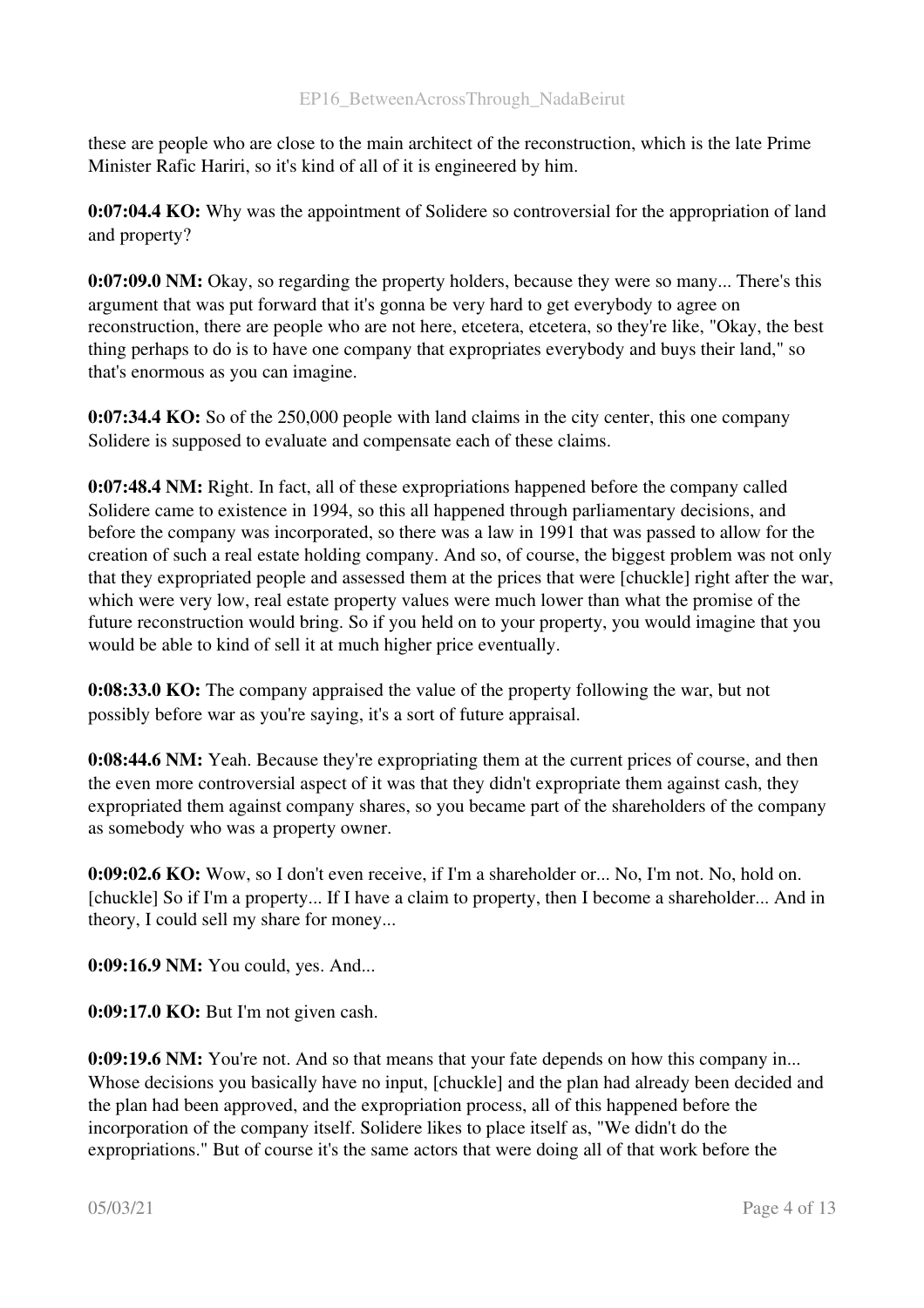company itself became incorporated.

0:09:47.9 KO: And just to follow up, if I then become a shareholder, which I could sell for money, what is the likelihood that I could find someone willing to buy my share?

0:09:58.6 NM: I would say that at first people also held hope that the company would do well and they would get some dividends from that, so I'd imagine at first people held on to that and then it was also... Became publicly trading on the market, and it didn't do particularly well, so you're not gonna make so much money, and because especially if you felt like you were assessed at a lower price than what you're owed, you would hope that the shares would increase in value and you could actually make a bit more money.

0:10:30.8 KO: Nada, what's the dynamic between those who have a large amount of claim of property and those with smaller claims to property in the city center?

0:10:39.3 NM: Yeah, the process of assessment was really very controversial, and we know that there was corruption, and people say that the assessment committees were made out of judges and so and experts in real estate, so they were supposed to go around and look at the state of each property and assess it. And people say that that's not really what happened everywhere, basically, some people were doing the assessments from their homes, [chuckle] or that they were not really doing their jobs properly. And that people who had connections with this upper crust of judges, etcetera, these could get their properties valued at a higher rate versus those who might not have these connections might get their properties valued at a lower rate, so you had a lot of claims that went into courts and they were challenged, but they dragged on and on and on, as you know what the legal process is everywhere. It takes quite a bit of time. And then they also had done something within the legislation that made the assessments not appealable through the regular judicial process. It's important to know that the main character behind the whole reconstruction project was the person who became Prime Minister in 1992, whose name is Rafic Hariri, who was a multibillionaire who made money in Saudi Arabia working as a developer, and who supposedly kept kind of distant from the warring factions, etcetera.

0:12:10.2 NM: And he came back to Lebanon as the person who is gonna come and save Lebanon to a certain degree, and this is all his brainchild. And after the Israeli invasion of Beirut, it was his company in Beirut that kind of did a certain plan for the city center. So he has been very much involved. And then one of his, the director of that company was appointed at the Council for Development and Reconstruction, which is a state entity. Now you had these private developers who are now running the main state institution that's gonna be doing the reconstruction plan, and so basically you had this kind of coming together of private interests into the state bureaucracy and helping the vision of Hariri come true without actually... He was not yet, basically, prime minister, and he had people in different places. And then when there was the vote for the law that created the company and allowed this expropriation process, etcetera, people say, there were suitcases full of cash that were given to members of Parliament to kind of vote in favor. There was a lot of cooptation through bribing to kind of pass that law.

0:13:39.6 KO: Nada, what is the relationship between this future prime minister and the company Solidere.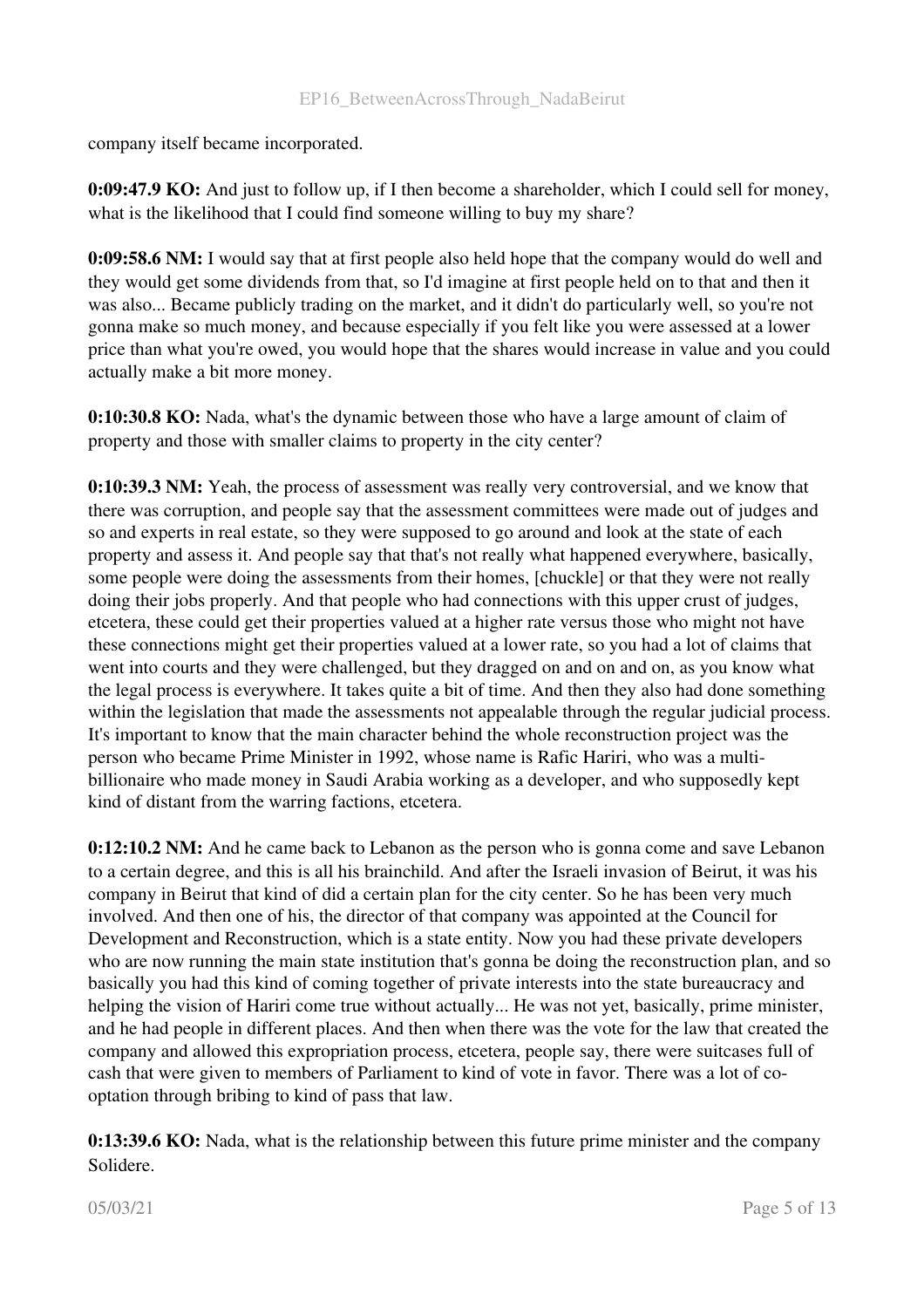0:13:44.4 NM: He is one of the biggest shareholders, there's a 10% maximum any one single person can actually own, and that is usually evaded [chuckle] through having your cousins and your family... [chuckle]

0:14:01.8 KO: I see.

0:14:02.8 NM: And people who are close to you by. Even though he officially on paper he couldn't be having the biggest chunks of the company, but he is in reality, the biggest shareholder. [chuckle] What?

0:14:18.7 KO: Well, it's an extraordinary story, thanks to our new story, God, this should be like a movie. That's an incredible story. Okay, Nada, so this particular person who may not have technically the largest percentage share of Solidere, but though through kin and affiliation clearly is the dominant voice around the table, I presume this person is benefiting tremendously and financially from this situation.

0:14:48.3 NM: Yeah, I mean, he became prime minister before all of this happened, 1992, the company was incorporated in 1994.

0:14:55.0 KO: But it seemed to have happened at the same...

0:14:56.5 NM: Yeah. It's all happening at the same time, and that's how he politically became so successful, people loved him, and now, only now they're realizing after the financial meltdown that his architectures were one of the reasons behind the financial and economic meltdown that is happening now. People call this harirism, that is kind of... It has a name, all of these neoliberal policies.

0:15:20.2 KO: Right like factionism or...

0:15:20.4 NM: Exactly, exactly.

0:15:22.5 KO: Interesting.

0:15:23.5 NM: And an important aspect of the company is that it's not itself doing the reconstruction, it is in charge of basically supervising reconstruction, and their infrastructure is paid by the state. And the way the company makes money as a private company is by basically selling the properties that it bought at very cheap prices after finishing and making the state pay for the infrastructure, then it sells these same properties at crazy prices. That's really how that company operates, it's not that they are rebuilding themselves. No, they did a few prototypes to kinda show, and they renovated a few things, but really it was mostly through selling them back to developers, particularly from Arabian Gulf money. So yeah, there was a huge amount of dispossession that then they made a lot of money of, in addition to the fact that it created this model for the economy, that it's all based on real estate development, that became a huge motor for the economy. And it was all speculation. And as you can imagine, it created a huge real estate bubble in Beirut that had a few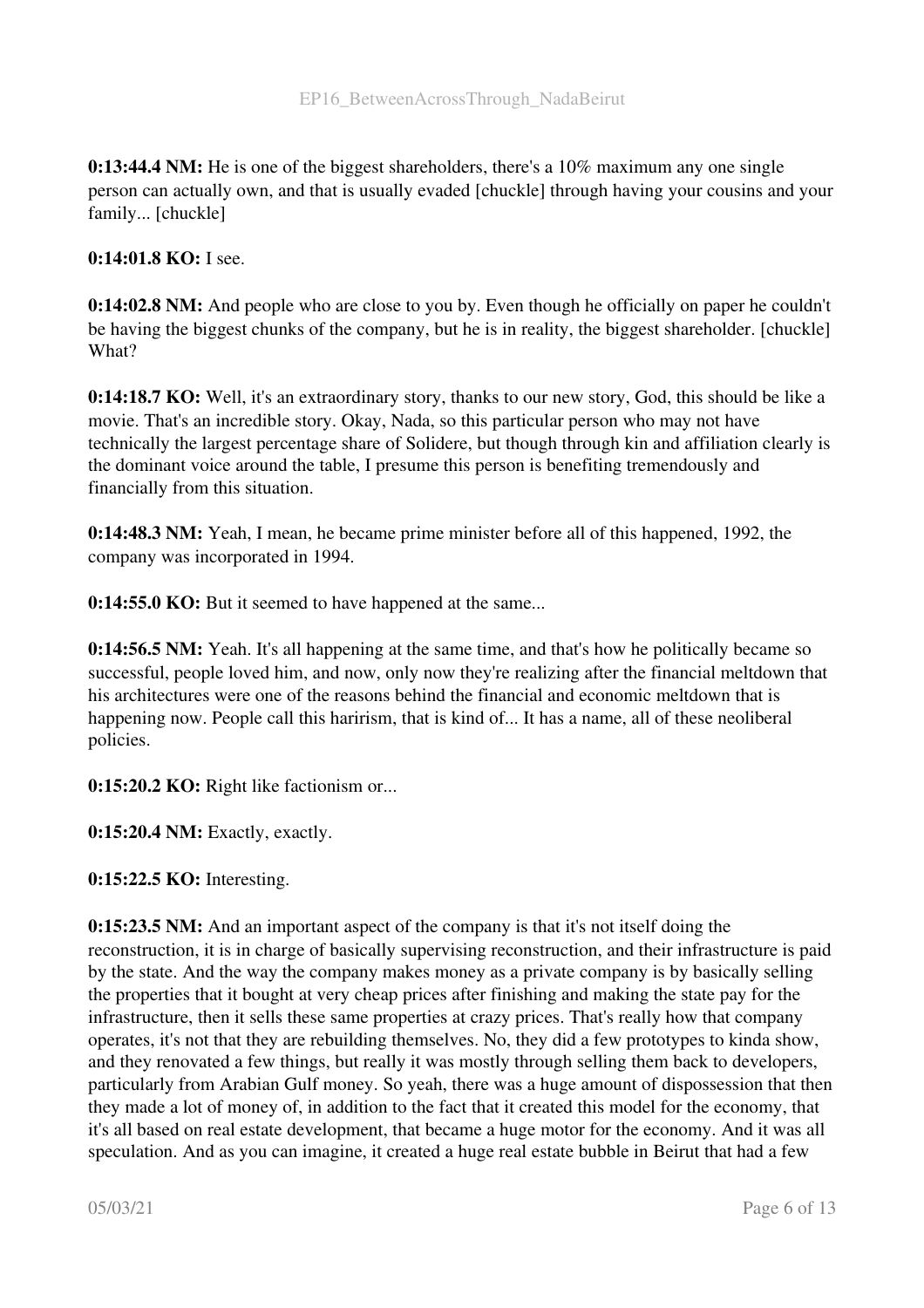crashes during the '90s and 2000s, the prices in Beirut are now as ridiculous as in Toronto, [chuckle] for example, even perhaps worse.

0:16:52.8 KO: I'm trying to think of a way to describe Solidere as something other than a real estate agent or agency. Is there anything... Did it award contracts for the construction, did it do anything other than mediate the sale of these properties?

0:17:09.6 NM: Of course, no, of course, it was doing contracts as well for the infrastructural work, etcetera, so it's partly a contractor, so that's kind of how Solidere made its money at the back of Beirutis. [chuckle] And eventually the kind of real estate bubble that it created ended up actually affecting Beirutis who don't live in the city center, but also live around it that now cannot afford to live in the city. Not only were they dispossessed of their shops, because a lot of people owned shops in the city center, and their livelihood because that's how they made their monies. Then eventually they also had to move out of the city because it became unaffordable.

0:17:51.0 KO: As you say, on the back of Beirutis, but then also in the spirit of the speculative future that traffics in such aspiration of hope and peace.

0:18:05.6 NM: Absolutely. Yeah, and Solidere is very much in the back of everybody's head, like today on Twitter, I was reading one member of Parliament was saying, why shouldn't we do Solidere again, and you should see the storm... [chuckle]

## 0:18:21.9 KO: Wow.

0:18:23.6 NM: It's like, what? So some people who made money from this think about it as a great solution, and then again, the other part of the project that was really sad was that, as I said, it was like 250,000 people. And that means that it was very diverse, so it's not like a high-end city center, it was kind of very much popular and it had different areas for different budgets, if you will.

### 0:18:48.6 KO: Sure.

0:18:49.3 NM: And we are as nowadays, the city center was very much rebuilt for clientele that doesn't really reflect the population of Beirut and Lebanon, it was very much built for the ultra rich. It is not a place where people will just go and have a coffee because a coffee costs three times more than another place, there's no street vendors or the kind of cheap everyday bodegas are not really there. It's really super high-end and became a very exclusive city center.

0:19:22.0 KO: Sure, and your research really focuses on how the appropriation affected awqaf. What are they?

0:19:29.9 NM: Awqaf are forms of charitable endowments, which means that they are lands whose property their founders gave to God, and they dedicate their revenues to particular charitable purposes.

0:19:44.0 KO: Who would typically set up this type of property?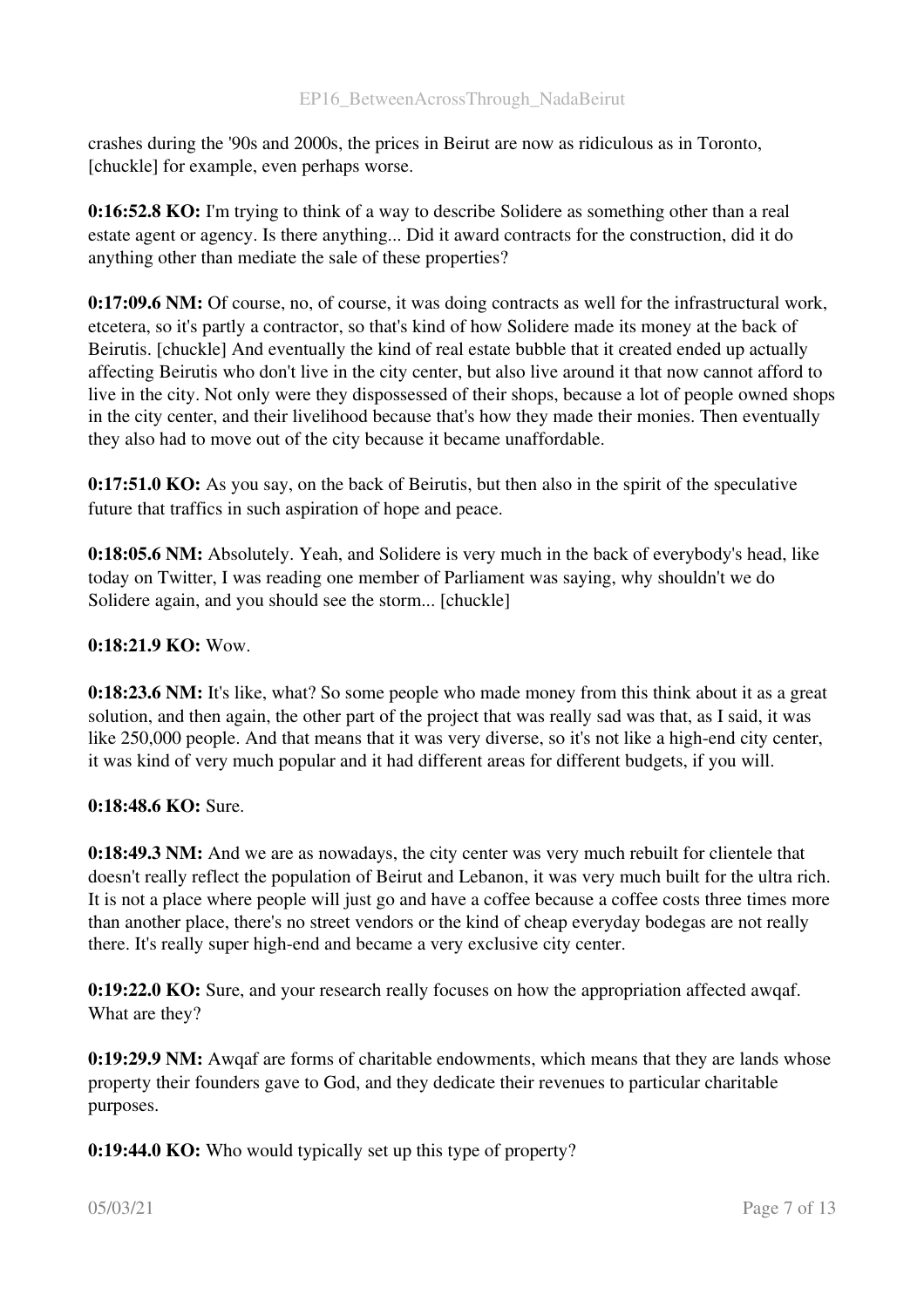0:19:48.2 NM: It was men and women who were sometimes of modest means and sometimes who were not. In the Islamic tradition, waqfs are considered an act of charity, they are a way for people to get close to God, but of course, there are also many other things. They are a way for people to decide what will happen to their property after they die. It can also be used for prestige, you can just create a mosque, you can create a school, you can create so many of these institutions that are today usually provided by the state, a lot of the times, it used to be provided by these charitable foundations. It's a way, in a way that you can do good even after you die. These rewards will continue to accrue to you up until the day of judgement.

0:20:36.3 KO: And so then how are they administered today?

0:20:39.4 NM: Yeah, so originally they were individually administered, so I would make one and I'd create an administrator who would just rent it and then use the money to either do some repairs on that... Or necessary or pay somebody. And so that was kind of the gist of it until I would say the mid-19th century, when the Ottoman State, because Lebanon was under the Ottoman Empire at the time, it didn't exist as an entity called Lebanon, and so the state started to centralize and to take over some of these waqfs, under the pretext that they are not well administered. And so they start to take over, and so they became administered by a state ministry and the air of that entity today in Beirut, in Lebanon is called the Directorate General of Islamic Waqfs.

0:21:26.0 KO: And what does it mean to say that they are inalienable?

0:21:30.5 NM: Usually when they do a waqf, they give the ownership to God and they dedicate revenues to particular beneficiaries, and when you give property to God, who becomes then its owner, they are the only one who can sell it and rent and do all of these rights of alienation with it, so sell it, mortgage it, pass it on to heirs, etcetera. And so basically, these rights extinguish, they cannot be held by anybody anymore because they go to God, and so it means that the property itself cannot be sold officially.

0:22:07.5 KO: Because the property belongs to God?

0:22:10.5 NM: Right.

**0:22:12.7 KO:** Wow, and so then the person or the institution administering is simply that, just an administrator?

0:22:20.2 NM: A trustee.

0:22:22.3 KO: A trustee for God's property?

0:22:24.5 NM: Yeah. And of course, with... The French real estate code did not have God as a possible kinda owner, as you can imagine, so what became the owner was the waqf itself. Now people think about the properties as owned by the director general, not as held in trusteeship by the Directorate General. And even though technically it is held in trusteeship by them, but with the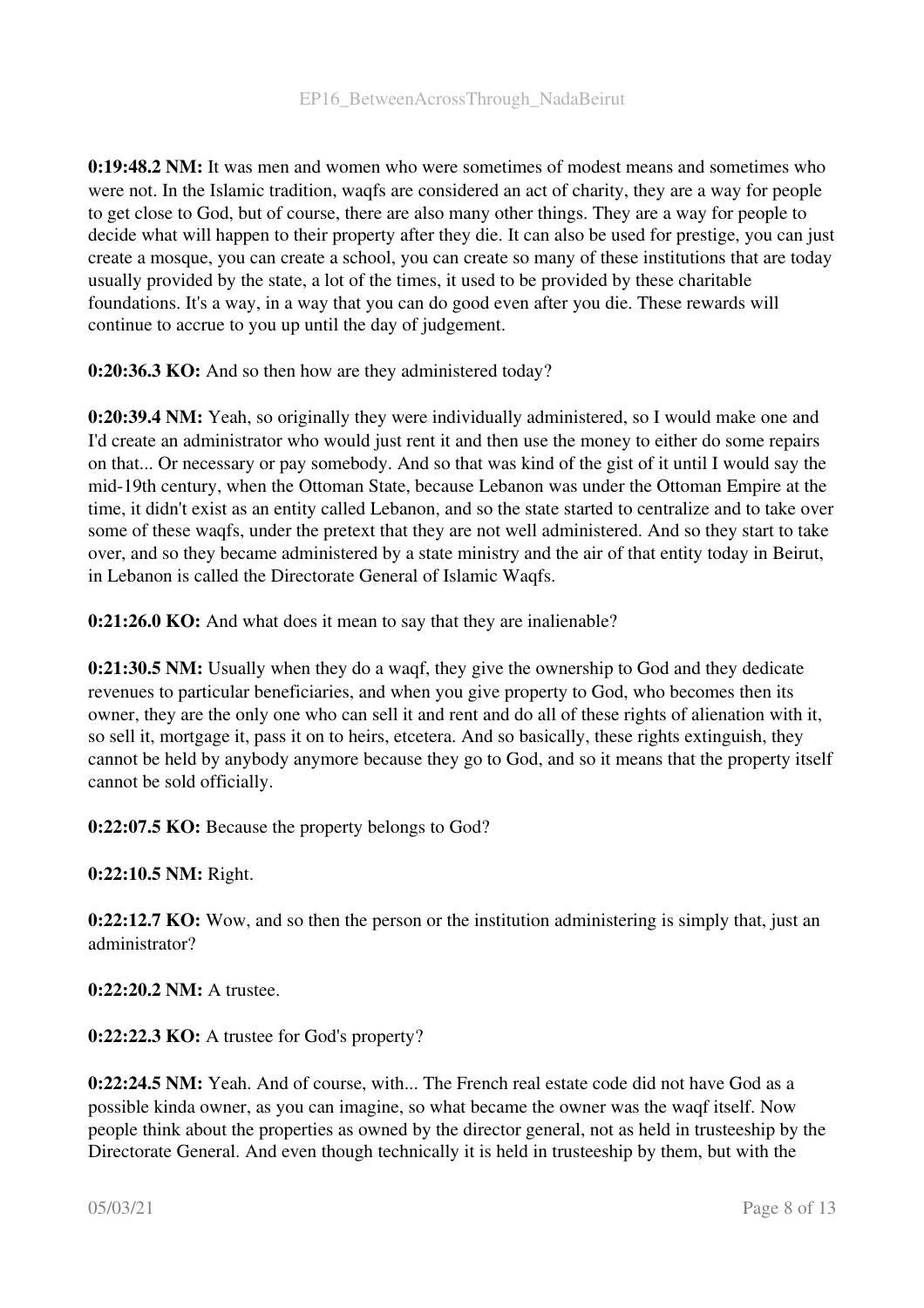French mandate, there was more possibility to do what is known as exchanges, which means it's like a sale, but it's not a sale. Even in the 19th century or before you make a waqf that's supposed to last forever, but we know that earthquakes happen, cities become deserted, and so of course, that property can stop being revenue-generating, and so jurists created the possibility for these waqfs to be moved from one place to another. So the same stipulations of the founders and the same beneficiaries remain, but the asset itself can be substituted with another one, so you can move that waqf from one place to another with the same conditions.

0:23:37.3 KO: Tell me how this then intersects with reconstruction of the city centre?

0:23:44.6 NM: Yes. Since these waqfs can be exchanged, the Directorate General could have exchanged them for shares and said, "Okay, we can be doing this exchange and we'll use the revenues from these with shares." Now, of course, this would have required a bit of processing because there's some procedural issues with the way, whether the Directorate General is supposed to buy back something with that money or if it can keep that money when they're doing substitutions. The question of what happens is a bit more wishy-washy these days. What happens at the time is that the Directorate General of Islamic Waqfs agrees to this expropriation and that is done under the guidance of the person who is the highest religious authority, who is in charge of the waqfs, who is the Grand Mufti of the Lebanese Republic, so he's the official representative of the Muslim Sunni community. So he has some political alliance, etcetera, with Hariri, who basically brokers his election as the Grand Mufti, not just as the acting Grand Mufti in exchange of him agreeing to that Solidere. And there's also talk about awqaf being assessed higher values, like what I told you about.

0:25:08.5 KO: When an awqaf is expropriated for shares, how does that impact the inalienable nature of these properties?

0:25:18.5 NM: Yeah, inalienability is kind of wishy-washy because it's very much present in jurist discourse, but also in practice, they are not as inalienable as they appear in text, because as I said, there was all of these substitutions that were happening even in the 19th century. Waqfs were never really inalienable in the sense like you would say like crown jewels. In fact, that these are much more like properties that can actually be moved to keep them in shape in the adverse conditions of life, so inalienability remains attached to them and that's what you see in the public discourse. Even though legally what the Directorate General did was not wrong...

0:26:05.0 NM: But the idea that waqfs are inalienable holds a lot of ground in public discourse as well as among religious scholars who are trained in the tradition and who in their world, whatever state says, waqfs should not be sold. And they should be kept. And so there was a huge mobilization, you had religious scholars writing against the exchange and the expropriation of these awqafs' siting inalienability. And there was also opponents of the Mufti politically who also were kind of using that argument to say, "You're not supposed to sell awqaf," for their political purposes. But there was also some genuine kind of appalled Beirutis, who are like, "They sold the Muslims' waqfs," like, "They are not supposed to do that. They're supposed to hold on to them." And this big mobilization actually forced the Directorate General of Islamic Waqfs to issue a statement saying, "We are not giving up the waqfs, we are recuperating all the waqfs of the Directorate General of Islamic Waqfs." So the mobilization around inalienability was performative in the sense that it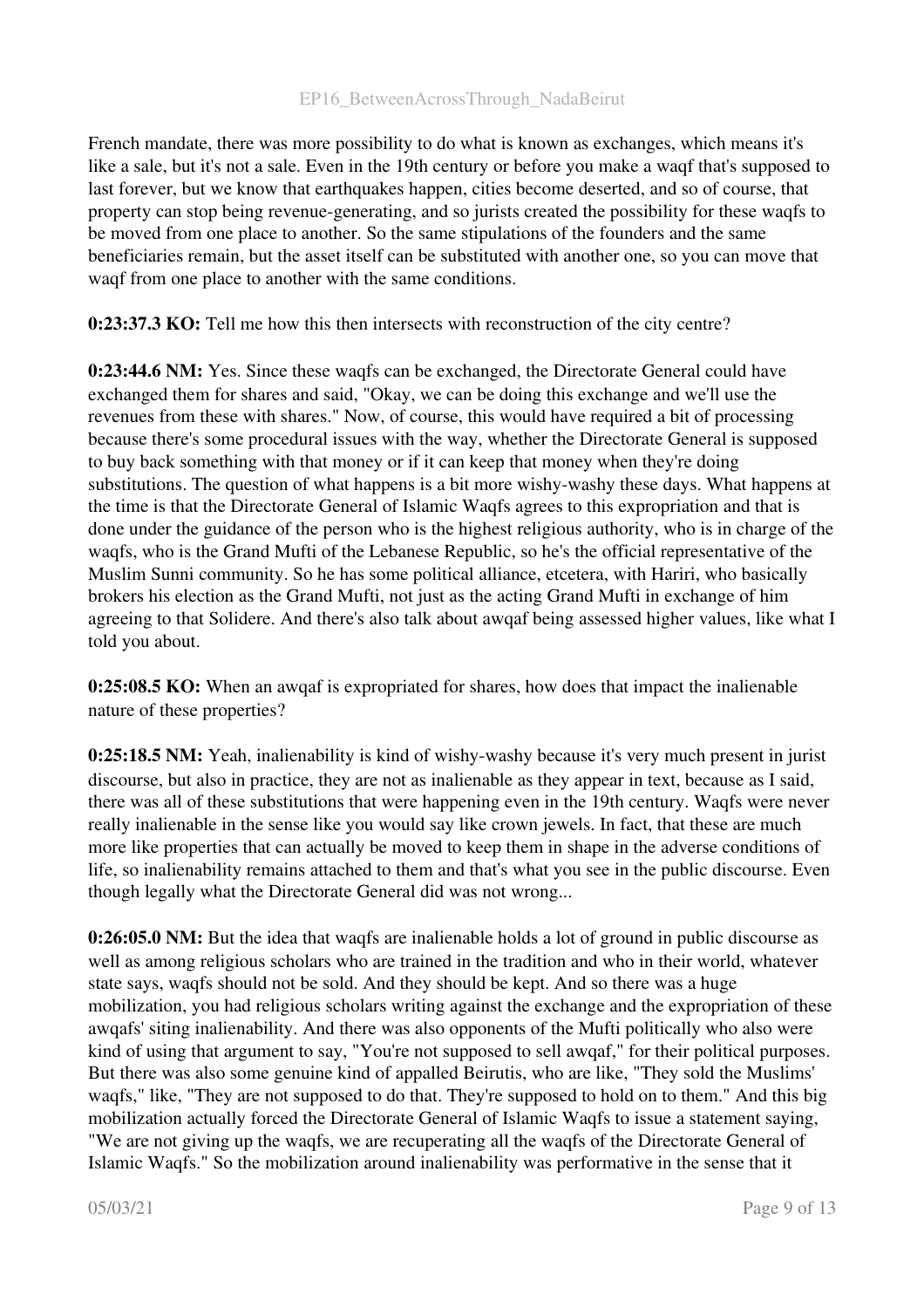created inalienability, even though inalienability now is not really there so much. It allowed for the reproduction of inalienability and the kind of the promise to return the awqaf to their inalienable status.

0:27:30.9 KO: And what happened when these administrators demanded their properties back from Solidere?

0:27:37.5 NM: What happened was actually much more complicated because they didn't really come and say, "These are awqaf, they are inalienable." No, they went back to Solidere using Solidere's own by-laws because Solidere had these by-laws that allowed for people who had buildings that were in good shape to recuperate them. They negotiated with Solidere and they bought back their properties by giving back the stock. But of course, things were a bit more complicated because sometimes there were tenants in these buildings, and so Solidere had expropriated these tenants too, so they're like, "Okay, but now you also need to pay for the share of these tenants because we paid them to get them out also. Now, if you want back this building without the tenants, you have to pay the tenants' share."

0:28:26.2 NM: That is what then makes the Directorate General, which doesn't have cash at hand, to say, "Well, we can't pay back, so what are we gonna do, we have these waqfs that are much smaller," as I said, some of them are shop here, especially in the souks, so instead of recuperating all of their waqfs, they recuperate the biggest properties that are mostly things that can be developed, so they can build a new building that they can rent, etcetera. These are the buildings that they decide to keep, and then there's a much more, like three times more, smaller waqfs that they give up to Solidere in exchange of what the Directorate General owes for the tenants' shares.

0:29:13.5 KO: Solidere took away these smaller properties and gave them shares, though the administrators selected the largest and most substantial properties to take back?

0:29:25.2 NM: Yes, they had given them share for everything, and then they decided to only recuperate those that are very valuable, and then to use the rest of the things they don't recuperate to pay back Jews that they owe on the big lots for the shares of tenants.

0:29:42.5 KO: And the administrator gets into debt through this because the administrator has to pay, for example, possible tenants in these larger properties to remove them?

0:29:52.7 NM: Yes, they didn't go into debt, they did a debt swap basically. Solidere owes them all of these shares for the small waqfs and they owe Solidere shares for the tenants, and so they kind of did a debt swap and eventually were clear with Solidere. They gave up some of their properties in exchange of having the tenants removed. Basically they participated, at the end, they were fighting for them to stay, but they were doing it also at the back of tenants.

0:30:28.5 KO: On the back of tenants, but it seemed like the awqaf also loses out tremendously because they are spending their smaller properties to recuperate the more substantial properties, and both of them, they own.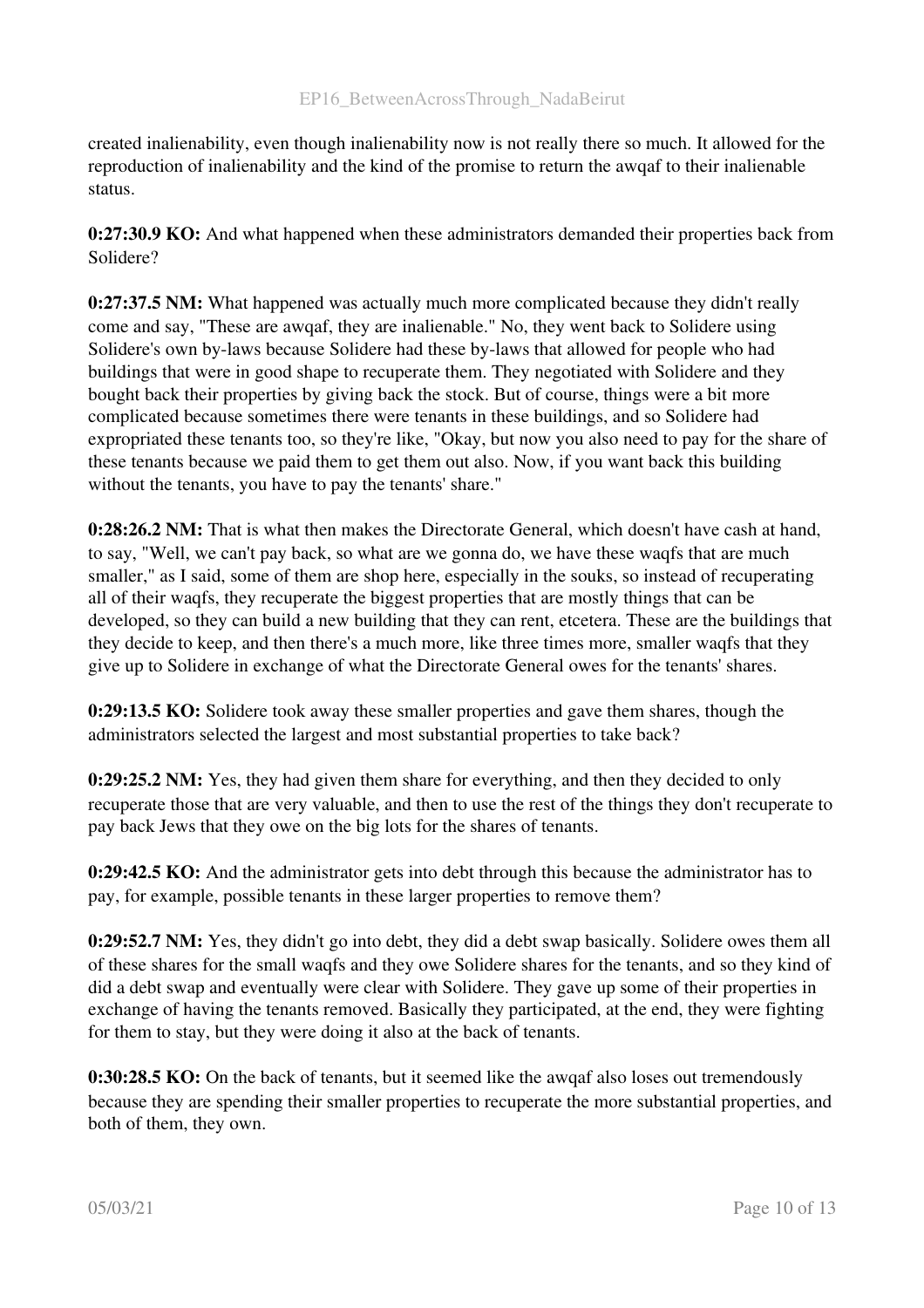0:30:42.9 NM: Yes, but I mean, to them, what they have now are these like three lots that they developed into this... Enormous buildings that will provide them much better rents. So they...

0:30:55.7 KO: You're not too concerned.

0:30:58.3 NM: I'm not concerned...

0:31:00.6 KO: I got it.

0:31:00.7 NM: About... No, no, no, not at all. I think they joke about it and they say, Solidere is the best thing that happened to the awqaf.

0:31:06.2 KO: Okay.

0:31:06.8 NM: Because, yeah, so they actually kind of partake in this like this dispossession, they kind of escape from it, but they also... So it's one of these interesting...

0:31:17.2 KO: And they clearly profited?

0:31:19.0 NM: They profited. Exactly, and you can say they are different from other people who profited, like Hariri. Because at the end, this money is supposedly going to the Muslim community, it is not that they're buying more property to kind of develop, what they're doing mostly with this money is paying the staff of mosques, they are paying for religious schooling, so they are really using it to perpetuate the Muslim community's way of life. So even though they partook in this process, they were not really... They're not really capitalists.

0:31:53.7 KO: Well, you've written very provocatively to say that values such as getting close to God are able to persist, not against, but through neoliberal capitalism, what do you mean by that?

0:32:07.4 NM: That's exactly what I'm talking about. The fact that they were actually partaking in that process of dispossession of some tenants, they were actually playing along with Solidere in some ways, but at the end of the day, in order to allow for the perpetuation of mosques being staffed, etcetera, etcetera, so these Muslim subjects that are being trained through these programs that they have... Part of the money that's sustaining them comes from these capitalist kind of enterprises and projects. And of course, anthropologists have done a lot of work about how the Islamic tradition can sometimes be very much in line with even neoliberal subjectivities, kind of productivity, entrepreneurship, all of these can be framed as Islamic virtues. But what we see here, I think that is different, is that there are excesses, you can't say that Islam has become neoliberalized, there's these values that can't square. Especially if you think about God, for example, you do things for God, and that is something that is important for religiously committed Muslims. I think that is something that exceeds just to say capitalist logics.

0:33:28.8 KO: This dynamic with the administrator of awqaf, the idea of trading or selling property for shares, especially property that is owned by God. I can't help but thinking that it changes understandings of housing and rights to housing. What has been the impact?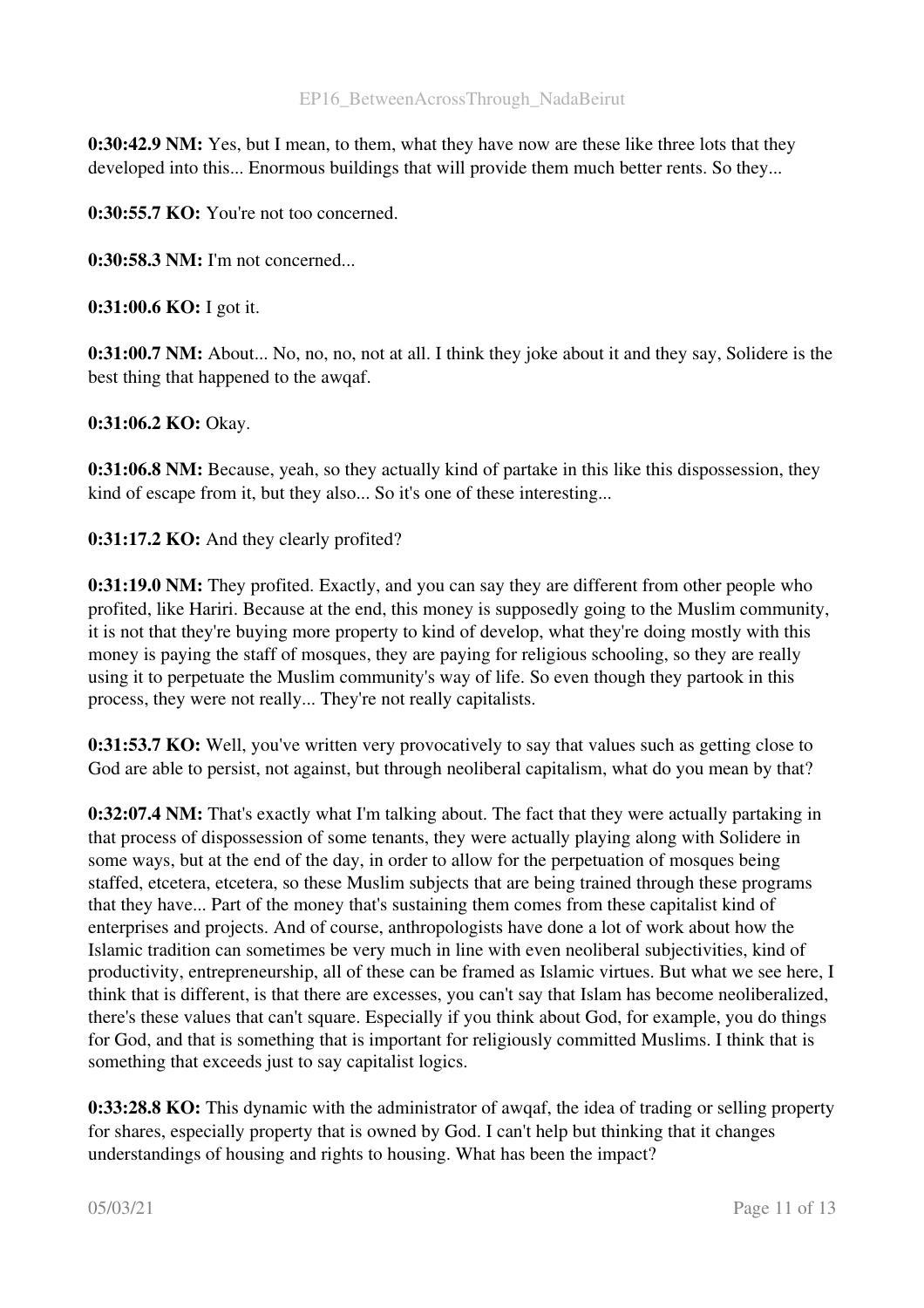0:33:55.3 NM: I think relation to land perhaps, or relation... Or the social value of property is what I would say... I think that's really what matters is the fact that property has value other than just profit. The thing I usually say is cities for people not for profit. They are basically doing both here, they are profiting, but then using it for... And that's kind of philanthropy and all of that that you talk about as well, so all of these philanthropists who make a lot of money, then they are trying to be doing good. They are part of the problem as well. But partly what I don't want to end up saying is because I feel like it's too easy to kind of pinpoint and say the Directorate General of awqaf is evil and they are just part of the capitalists. It's actually a bit more complicated, and there's ways that we can actually push them on these Islamic values, whatever they are, getting close to God or doing good for the Muslim community, they are supposed to do that. I think there's ways that we can push them to more radical ways that they can do with their property in the city. I think instead of just saying they are just part of this political, religious capitalist class and they are evil, I think that the waqfs are in an in-between position that can be... That can have more radical potential, is what I think.

0:35:22.7 KO: Now that you mentioned in your writing that the reconstruction project in Beirut is a cautionary tale for war-ravaged cities in the Middle East. Can you say a little more about that?

0:35:32.7 NM: Yeah, it's a cautionary tale in so many different ways. I would say it is a cautionary tale because it ended with the dispossession of so many people and putting profit before people, I would say, that that kind of is really the main problem with the way the reconstruction went. You can also think about participatory planning, the fact that that was not present at all, so there was no integration of the community at all. The community was completely absent. You can see how... It was one that put the interests of a few who were interested in making money basically off of this reconstruction project rather than about the life of the city itself and its inhabitants. Beirut is such a diversity. I refer usually to Beirutis to talk to be able to say that we should plan for all the residents of Beirut, whether they are Lebanese or Syrian or Palestinian or Ethiopian or Sri Lankan or all of these other nationalities of people who live in Beirut and call it home.

0:36:39.7 KO: Well, and that's why your research has always struck me as not just speaking about Beirut, but about cities themselves and how they should be populated, which is... We just made this conversation so... So fantastic. Thank you for joining us, Nada.

# 0:36:53.5 NM: Thank You.

0:36:56.2 IR: Now, is Professor Kevin Lewis O'Neill in conversation with Professor Nada Moumtaz from the University of Toronto. If you enjoyed this episode, please subscribe on your favorite app and give us a five-star rating. This monthly podcast was brought to you by the Centre for Diaspora and Transnational Studies at the University of Toronto. Between, Across, and Through is produced by me, Iana Romero, thank you for listening and joining the conversation.